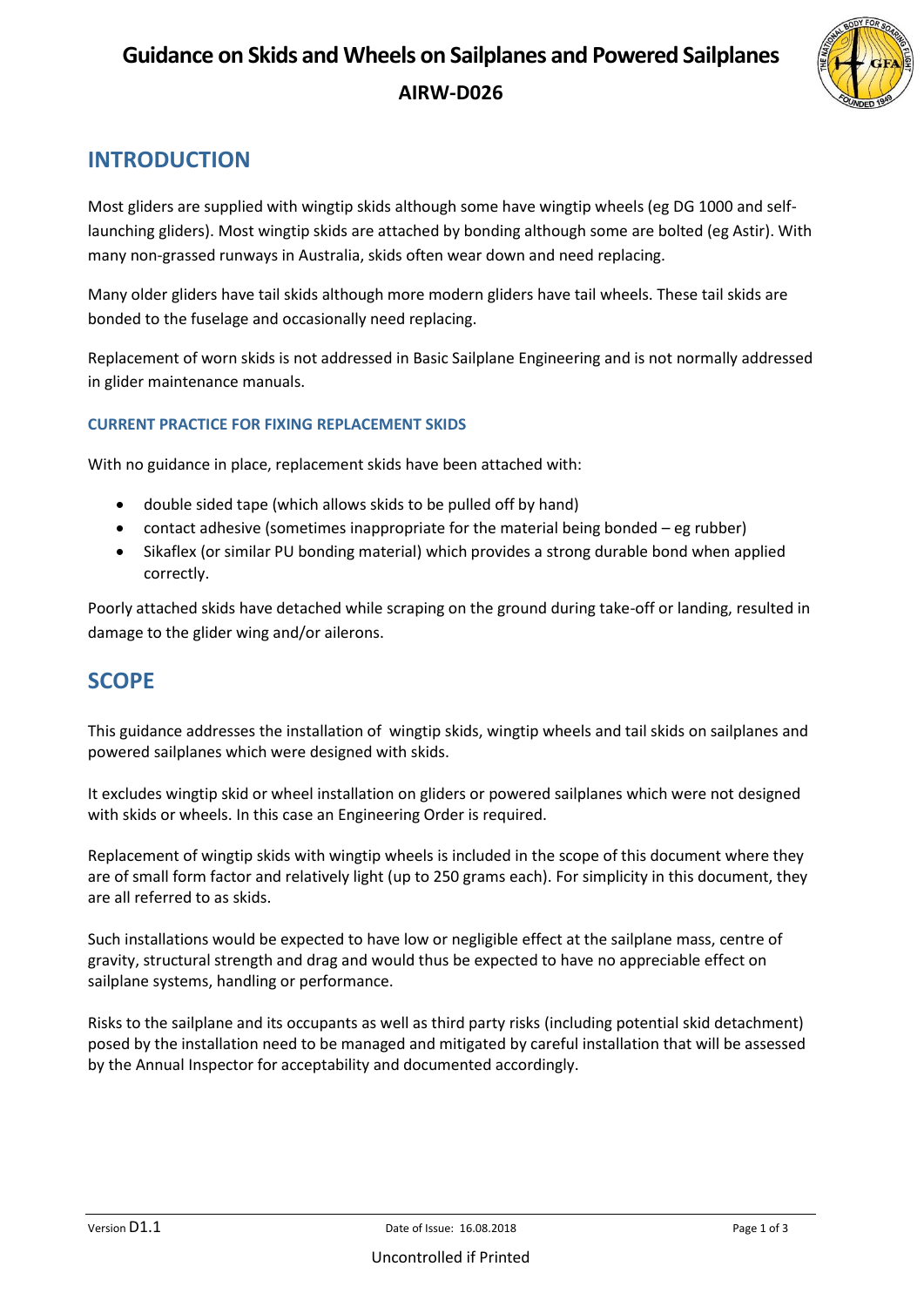## **Guidance on Skids and Wheels on Sailplanes and Powered Sailplanes** **AIRW-D026**



# **GUIDANCE ON INSTALLATION ASSESSMENT AND APPROVAL BY AN ANNUAL INSPECTOR**

The skid (or wheel) installation will need to be assessed by an Annual Inspector before the first flight with the skid in situ on a sailplane. Guidance on acceptable installation practices and the assessment process to be followed are provided in the Installation Checklist below.

The decision to permit the skid installation resides with the Annual Inspector. The Annual Inspector should not feel pressured to approve the installation for the pilot and if uncomfortable or unsure about the installation should reject or refer to another Annual Inspector for approval or ask for guidance from the regional RTOA.

The Annual Inspector should consider any on-going airworthiness requirements such as daily inspections or annual re-application of the load testing.

The Annual Inspector may request a flight test in some cases to verify the installation, eg check under controlled conditions for flutter or influence (buzz) on the controls.

### **GENERAL INSTALLATION REQUIREMENTS AND GUIDELINES**

The installation must be inspected by an Annual Inspector who will review the skid installation against the points below and complete and sign the sections below to confirm that the installation is satisfactory.

| <b>Step</b> | General installation requirements and guidelines checklist                                                                                                                                                                                                                                                                                                                                                                                                                                                                                                 | <b>Tick</b><br>or<br>n/a |
|-------------|------------------------------------------------------------------------------------------------------------------------------------------------------------------------------------------------------------------------------------------------------------------------------------------------------------------------------------------------------------------------------------------------------------------------------------------------------------------------------------------------------------------------------------------------------------|--------------------------|
| 1.          | Skids shall be attached to the airframe in the same region as the original skids.                                                                                                                                                                                                                                                                                                                                                                                                                                                                          |                          |
| 2.          | Attachment shall be with suitable bonding agent such as Sikaflex. Check suitability of the<br>bonding agent for the materials to be bonded. High strength double sided tape or flexible<br>adhesive may be used.                                                                                                                                                                                                                                                                                                                                           |                          |
| 3.          | Skids shall be weighed prior to installation. For tail skids, a new weight and balance report and<br>placards will be required if the new skid is more than 50g heavier than the original skid. This<br>may be by calculation by a weight and balance rated inspector.                                                                                                                                                                                                                                                                                     |                          |
| 4.          | Preparation for bonding shall include:<br>sanding both surfaces to be bonded<br>removal of loose paint within the bond area<br>the use of temporary guide blocks and/or marking to ensure correct positioning during<br>bonding<br>degreasing both surfaces prior to bonding with degreasing solvent, eg Septone Wax<br>and Grease Remover which removes waxes and silicones<br>wearing of "rubber" gloves during degreasing and bonding to avoid contamination of<br>the bond surface<br>Any additional preparation recommended by the skid manufacturer. |                          |
| 5.          | Further to the above, the structural integrity of the sailplane must not be compromised due to<br>sanding or cutting the FRP structure or by drilling of new or enlarged holes.                                                                                                                                                                                                                                                                                                                                                                            |                          |